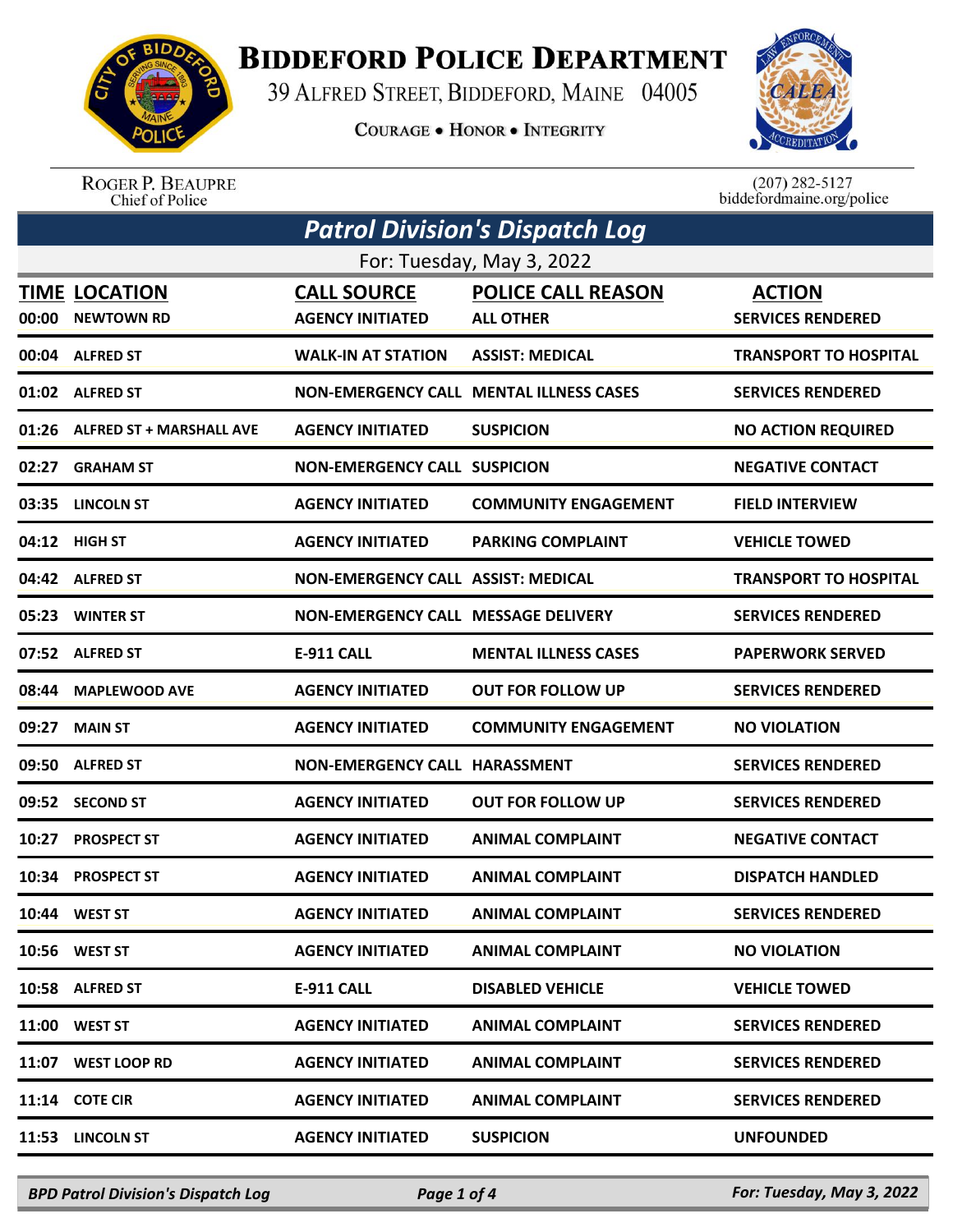|               |                                                                                  | <b>RADIO</b>                                                                         | <b>VEHICLE CRASH - POLICE ONLY</b>                           | <b>NEGATIVE CONTACT</b>      |
|---------------|----------------------------------------------------------------------------------|--------------------------------------------------------------------------------------|--------------------------------------------------------------|------------------------------|
| 12:09         | <b>WENTWORTH ST</b>                                                              | <b>NON-EMERGENCY CALL MENTAL ILLNESS CASES</b>                                       |                                                              | <b>SERVICES RENDERED</b>     |
| 12:15         | <b>GUINEA RD</b>                                                                 | <b>NON-EMERGENCY CALL CIVIL COMPLAINT</b>                                            |                                                              | <b>CIVIL COMPLAINT</b>       |
| 12:36 HILL ST |                                                                                  | <b>AGENCY INITIATED</b>                                                              | <b>OUT FOR FOLLOW UP</b>                                     | <b>SERVICES RENDERED</b>     |
| 12:38         | <b>ALFRED ST</b>                                                                 | <b>NON-EMERGENCY CALL CRIMINAL MISCHIEF</b>                                          |                                                              | <b>REPORT TAKEN</b>          |
| 12:42         | <b>WEST MYRTLE ST</b>                                                            | <b>WALK-IN AT STATION</b>                                                            | <b>CRIM THREAT / TERRORIZING</b>                             | <b>REFERRED OTHER AGENCY</b> |
| 12:45         | <b>MISTY MEADOWS DR</b>                                                          | <b>AGENCY INITIATED</b>                                                              | <b>ANIMAL COMPLAINT</b>                                      | <b>SERVICES RENDERED</b>     |
| 12:55         | <b>TOW RD</b>                                                                    | <b>AGENCY INITIATED</b>                                                              | <b>ANIMAL COMPLAINT</b>                                      | <b>NEGATIVE CONTACT</b>      |
| 13:08         | <b>JOSHUA DR</b>                                                                 | <b>AGENCY INITIATED</b>                                                              | <b>ANIMAL COMPLAINT</b>                                      | <b>SERVICES RENDERED</b>     |
| 13:23         | <b>WESLEY DR</b>                                                                 | <b>AGENCY INITIATED</b>                                                              | <b>ANIMAL COMPLAINT</b>                                      | <b>SERVICES RENDERED</b>     |
| 13:32         | <b>GUINEA RD</b>                                                                 | <b>AGENCY INITIATED</b>                                                              | <b>ANIMAL COMPLAINT</b>                                      | <b>NEGATIVE CONTACT</b>      |
| 13:36         | <b>MAIN ST</b>                                                                   | <b>AGENCY INITIATED</b>                                                              | <b>COMMUNITY ENGAGEMENT</b>                                  | <b>SERVICES RENDERED</b>     |
| 13:40         | <b>OAK RIDGE RD</b>                                                              | <b>AGENCY INITIATED</b>                                                              | <b>ANIMAL COMPLAINT</b>                                      | <b>NEGATIVE CONTACT</b>      |
| 13:47         | <b>DRAPEAU ST</b>                                                                | <b>NON-EMERGENCY CALL ALARM - POLICE</b>                                             |                                                              | <b>FALSE ALARM</b>           |
| 13:48         | <b>OAK RIDGE RD</b>                                                              | <b>AGENCY INITIATED</b>                                                              | <b>ANIMAL COMPLAINT</b>                                      | <b>NEGATIVE CONTACT</b>      |
| 14:03         | <b>BOULDER WAY</b>                                                               |                                                                                      | NON-EMERGENCY CALL COMMUNITY ENGAGEMENT                      | <b>SERVICES RENDERED</b>     |
| 14:07         | <b>NEWTOWN RD</b>                                                                | <b>AGENCY INITIATED</b>                                                              | <b>ANIMAL COMPLAINT</b>                                      | <b>SERVICES RENDERED</b>     |
| 14:21         | <b>HILLS BEACH RD</b>                                                            | <b>AGENCY INITIATED</b>                                                              | <b>ANIMAL COMPLAINT</b>                                      | <b>SERVICES RENDERED</b>     |
|               | 14:27 ALFRED ST                                                                  | <b>AGENCY INITIATED</b>                                                              | <b>COMMUNITY ENGAGEMENT</b>                                  | <b>NO VIOLATION</b>          |
|               | 14:49 PEARL ST                                                                   | <b>AGENCY INITIATED</b>                                                              | <b>COMMUNITY ENGAGEMENT</b>                                  | <b>SERVICES RENDERED</b>     |
| 14:51         | <b>MAIN ST</b>                                                                   |                                                                                      | NON-EMERGENCY CALL ATTEMPTED/THREATENED SUICIDE REPORT TAKEN |                              |
|               | 15:03 POOL ST                                                                    | <b>WALK-IN AT STATION</b>                                                            | <b>THEFT</b>                                                 | <b>REPORT TAKEN</b>          |
| 15:05         | <b>POOL ST + CLIFFORD ST</b><br><b>46 YEAR-OLD OPERATOR FROM SANFORD, ME</b>     | <b>AGENCY INITIATED</b><br><b>TRAFFIC WARNING: SPEEDING 1-9 MPH OVER LIMIT</b>       | <b>TRAFFIC ENFORCEMENT</b>                                   | <b>WARNING ISSUED</b>        |
| 15:08         | <b>MAIN ST</b>                                                                   | <b>AGENCY INITIATED</b>                                                              | <b>COMMUNITY ENGAGEMENT</b>                                  | <b>NO VIOLATION</b>          |
| 15:19         | <b>POOL ST + MARBLEHEAD LN</b><br><b>19 YEAR-OLD OPERATOR FROM WATERFORD, NY</b> | <b>AGENCY INITIATED</b><br><b>TRAFFIC WARNING: MOTOR VEHICLE FOLLOWING TOO CLOSE</b> | <b>TRAFFIC ENFORCEMENT</b>                                   | <b>WARNING ISSUED</b>        |
|               | 15:51 ALFRED ST                                                                  | <b>AGENCY INITIATED</b>                                                              | <b>OUT FOR FOLLOW UP</b>                                     | <b>SERVICES RENDERED</b>     |
|               | 15:57 JEFFERSON ST                                                               | <b>NON-EMERGENCY CALL TRESPASSING</b>                                                |                                                              | <b>SERVICES RENDERED</b>     |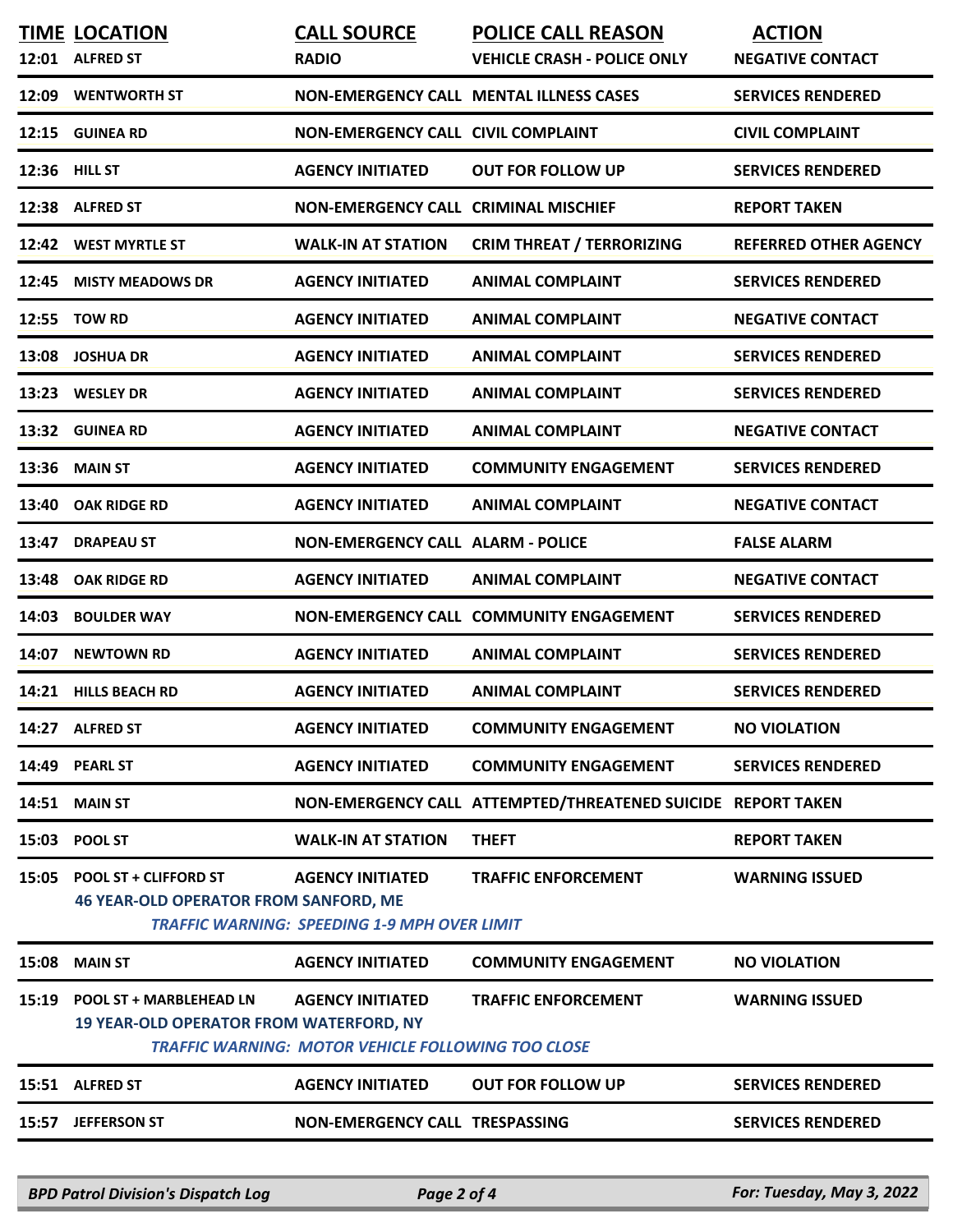|       | <b>TIME LOCATION</b><br>16:21 ELM ST                                                                                                                                                                                | <b>CALL SOURCE</b><br><b>NON-EMERGENCY CALL SUSPICION</b><br><b>CHARGE: THEFT OF LOST, MISLAID, OR MISDELIVERED PROPERTY</b>                     | <b>POLICE CALL REASON</b><br>DEFENDANT: AMANDA L GUIDI  AGE: 40  RESIDENT OF: BIDDEFORD, ME | <b>ACTION</b><br><b>SUMMONS ISSUED</b> |  |
|-------|---------------------------------------------------------------------------------------------------------------------------------------------------------------------------------------------------------------------|--------------------------------------------------------------------------------------------------------------------------------------------------|---------------------------------------------------------------------------------------------|----------------------------------------|--|
| 16:31 | <b>EMERY ST</b>                                                                                                                                                                                                     | <b>NON-EMERGENCY CALL SUSPICION</b>                                                                                                              |                                                                                             | <b>SERVICES RENDERED</b>               |  |
|       | 16:31 SOUTH ST + BROWN FARM RD<br><b>48 YEAR-OLD OPERATOR FROM BIDDEFORD, ME</b>                                                                                                                                    | <b>AGENCY INITIATED</b><br><b>TRAFFIC WARNING: SPEEDING 10-14 MPH OVER LIMIT</b>                                                                 | <b>TRAFFIC ENFORCEMENT</b>                                                                  | <b>WARNING ISSUED</b>                  |  |
|       | 16:41 CLEAVES ST                                                                                                                                                                                                    | NON-EMERGENCY CALL DISTURBANCE / NOISE                                                                                                           |                                                                                             | <b>SERVICES RENDERED</b>               |  |
|       | 16:47 SOUTH ST<br>22 YEAR-OLD OPERATOR FROM WATERBORO, ME                                                                                                                                                           | <b>AGENCY INITIATED</b><br><b>TRAFFIC WARNING: SPEEDING 10-14 MPH OVER LIMIT</b>                                                                 | <b>TRAFFIC ENFORCEMENT</b>                                                                  | <b>WARNING ISSUED</b>                  |  |
|       | 17:04 ELM ST                                                                                                                                                                                                        | NON-EMERGENCY CALL SHOPLIFTING                                                                                                                   |                                                                                             | <b>REPORT TAKEN</b>                    |  |
|       | 17:08 WACO DR + ELM ST                                                                                                                                                                                              | <b>AGENCY INITIATED</b>                                                                                                                          | <b>ASSIST OTHER AGENCY</b>                                                                  | <b>REPORT TAKEN</b>                    |  |
| 17:33 | <b>FREEMAN ST</b>                                                                                                                                                                                                   | <b>NON-EMERGENCY CALL SEX OFFENSES</b>                                                                                                           |                                                                                             | <b>SERVICES RENDERED</b>               |  |
|       | 17:35 ELM ST<br>29 YEAR-OLD OPERATOR FROM BIDDEFORD, ME                                                                                                                                                             | <b>AGENCY INITIATED</b><br><b>TRAFFIC WARNING: FAILING TO OBEY RED TRAFFIC LIGHT</b>                                                             | <b>TRAFFIC ENFORCEMENT</b>                                                                  | <b>WARNING ISSUED</b>                  |  |
|       | 17:37 WEST ST<br>21 YEAR-OLD OPERATOR FROM BIDDEFORD, ME                                                                                                                                                            | <b>AGENCY INITIATED</b><br><b>TRAFFIC CITATION: SPEEDING 10-14 MPH OVER LIMIT</b><br>TRAFFIC CITATION: USE OF HANDHELD DEVICE WHILE OPERATING MV | <b>TRAFFIC ENFORCEMENT</b>                                                                  | <b>VSAC ISSUED</b>                     |  |
|       | 17:54 CUTTS ST                                                                                                                                                                                                      | <b>NON-EMERGENCY CALL CHECK WELFARE</b>                                                                                                          |                                                                                             | <b>SERVICES RENDERED</b>               |  |
| 18:20 | <b>POOL ST + BLANDINGS WAY</b><br>73 YEAR-OLD OPERATOR FROM BIDDEFORD, ME                                                                                                                                           | <b>AGENCY INITIATED</b><br><b>TRAFFIC WARNING: SPEEDING 10-14 MPH OVER LIMIT</b>                                                                 | <b>TRAFFIC ENFORCEMENT</b>                                                                  | <b>WARNING ISSUED</b>                  |  |
| 18:29 | <b>AGENCY INITIATED</b><br><b>TRAFFIC ENFORCEMENT</b><br><b>WARNING ISSUED</b><br><b>POOL ST + DECARY RD</b><br><b>60 YEAR-OLD OPERATOR FROM OTHER, ME</b><br><b>TRAFFIC WARNING: SPEEDING 10-14 MPH OVER LIMIT</b> |                                                                                                                                                  |                                                                                             |                                        |  |
| 18:29 | <b>SOUTH ST</b>                                                                                                                                                                                                     | E-911 CALL                                                                                                                                       | <b>CIVIL COMPLAINT</b>                                                                      | <b>SERVICES RENDERED</b>               |  |
|       | 19:03 GREEN ST                                                                                                                                                                                                      | NON-EMERGENCY CALL PARKING COMPLAINT                                                                                                             |                                                                                             | <b>VEHICLE TOWED</b>                   |  |
|       | 19:13 ELM ST                                                                                                                                                                                                        | NON-EMERGENCY CALL DISTURBANCE / NOISE                                                                                                           |                                                                                             | <b>NEGATIVE CONTACT</b>                |  |
|       | 19:24 WATER ST + CLEAVES ST                                                                                                                                                                                         | <b>NON-EMERGENCY CALL BOLO</b>                                                                                                                   |                                                                                             | <b>NEGATIVE CONTACT</b>                |  |
|       | 19:28 ELM ST                                                                                                                                                                                                        | <b>AGENCY INITIATED</b>                                                                                                                          | <b>OUT FOR FOLLOW UP</b>                                                                    | <b>FIELD INTERVIEW</b>                 |  |
|       | 19:42 CRESCENT ST                                                                                                                                                                                                   | NON-EMERGENCY CALL MESSAGE DELIVERY                                                                                                              |                                                                                             | <b>SERVICES RENDERED</b>               |  |
|       | 20:03 BOULDER WAY                                                                                                                                                                                                   |                                                                                                                                                  | <b>NON-EMERGENCY CALL MENTAL ILLNESS CASES</b>                                              | <b>SERVICES RENDERED</b>               |  |

*BPD Patrol Division's Dispatch Log Page 3 of 4 For: Tuesday, May 3, 2022*